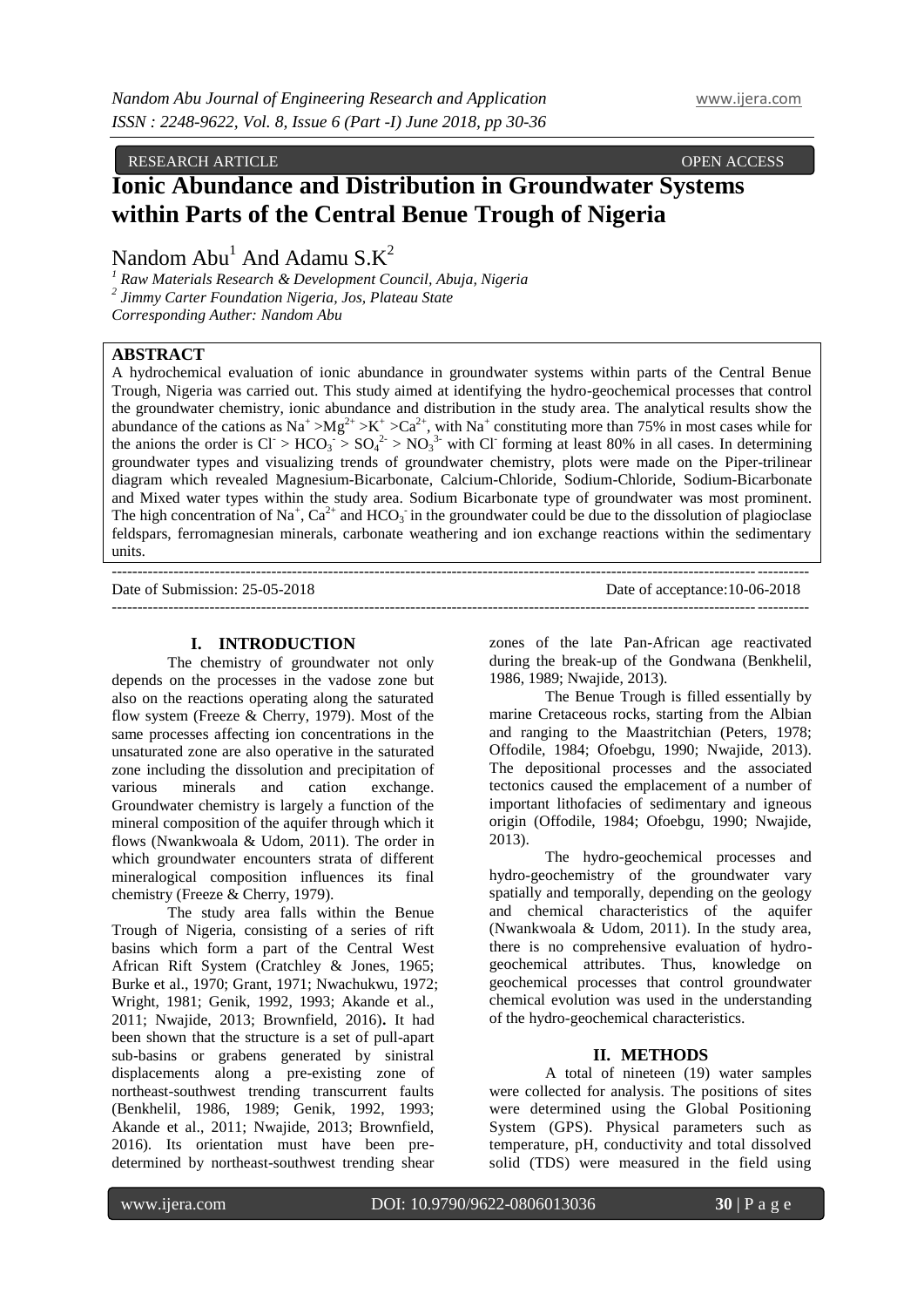TDS/conductivity meter (HACK KIT, Optima 2000 DV Perkielner model). Major cations and trace elements were analysed with Inductively Coupled Plasma Mass-Spectrometry using direct current plasma Optical Emission Spectrometry (ICP-OES) at the Geology Laboratory of the University of Jos-Nigeria. The major anions (HCO<sub>3</sub>, Cl, Br, F, SO<sub>4</sub>, and NO<sub>3</sub>) were analyzed with Ion Chromatography at Activation Laboratories, Ontario, Canada. Hydrogeochemical characterization and classification of the groundwaters were evaluated by means of physico-chemical analysis and plots on the piper-trilinear diagram.

|                  |                                     | pH   | 価    | Tempt. | TBS   | Elev. | G.    | Fr                                                                                                                                                                                  | Mr    | ĸ                                                                                                                                                                                       | Na    | P                                                                                                                         | 8                                                                                                               | 8r                                                                                                                   | $\alpha$ | F.   | Br   | SG,  | H.CO.            | v <sup>e</sup> | Ď          |
|------------------|-------------------------------------|------|------|--------|-------|-------|-------|-------------------------------------------------------------------------------------------------------------------------------------------------------------------------------------|-------|-----------------------------------------------------------------------------------------------------------------------------------------------------------------------------------------|-------|---------------------------------------------------------------------------------------------------------------------------|-----------------------------------------------------------------------------------------------------------------|----------------------------------------------------------------------------------------------------------------------|----------|------|------|------|------------------|----------------|------------|
| \$N <sub>0</sub> | <b>Samples</b><br>Location          |      |      |        | (ppm) | (M)   | mall  | mell                                                                                                                                                                                | mp1   | melf                                                                                                                                                                                    | mell  | mat                                                                                                                       | met                                                                                                             | mel                                                                                                                  | mg1      | mall | mot  | ing/ | net              | per<br>nil.    | bit<br>Mil |
|                  | ZC's House.<br>Kerns                | 不成   | 0.56 | 链接     | 136   | 138   | 36.45 | े के                                                                                                                                                                                | 62.16 | 0.014                                                                                                                                                                                   | 41.82 | 0.073                                                                                                                     | 11.7                                                                                                            | 0.114                                                                                                                | $10 -$   | 0.67 | 0.96 | 6.14 | 355              |                |            |
|                  | Akvana<br>Glegbe,<br>Kema           | 504  | 1.77 | 想用     | 488   | tщ    | 43.82 | -20                                                                                                                                                                                 | 11,22 | 放開                                                                                                                                                                                      | 151.2 | 4.148                                                                                                                     |                                                                                                                 | <dl< td=""><td>81.6</td><td>ы</td><td>0.86</td><td>133</td><td>436</td><td><math>-48</math></td><td>-21.5</td></dl<> | 81.6     | ы    | 0.86 | 133  | 436              | $-48$          | -21.5      |
|                  | Fed. Gevt.<br>Girl's Coll.<br>Keras | 10.8 | 0.32 | 33.6   | 172   | 153   | 1.045 | 0.392                                                                                                                                                                               | 0.347 | 1.126                                                                                                                                                                                   | 34.25 | 4.052                                                                                                                     | 19.25                                                                                                           | $d$ IL                                                                                                               | 5.25     | 0.32 | 页斜   | 167  | 03<br>149        |                |            |
| 4                | Aloshi Witer<br>Webs                | 18.5 | 0.41 | 20.1   | 337   | [9]   | 8.987 | 0.672                                                                                                                                                                               | 0.126 | 4.089                                                                                                                                                                                   | 38.85 | 0.048                                                                                                                     | 9,259                                                                                                           | 0.003                                                                                                                | 1.85     | 0.17 | 0.05 | 33.5 | 266              |                |            |
| 5                | Ohi Town                            | ň3   | 2    | 29.4   | 183   | 174   | 4.705 | b2                                                                                                                                                                                  | 0.99  | <dc< td=""><td>5.623</td><td>1.731</td><td>49.34</td><td><b>O.DES</b></td><td>34.4</td><td>8.87</td><td>0.05</td><td>17.9</td><td><math>\frac{1}{2}</math></td><td></td><td></td></dc<> | 5.623 | 1.731                                                                                                                     | 49.34                                                                                                           | <b>O.DES</b>                                                                                                         | 34.4     | 8.87 | 0.05 | 17.9 | $\frac{1}{2}$    |                |            |
| к                | <b>Ribi Town</b>                    | 6.30 | 6.12 | 32.1   | \$30. | 156   | 331.3 | 21.9                                                                                                                                                                                | 77.11 | 168                                                                                                                                                                                     | 6463  | 0.142                                                                                                                     | 2232                                                                                                            | 1.848                                                                                                                | 584      | 0.14 | 0.46 | 51.1 | 214              |                |            |
| Ŧ                | Azata Town                          | 5.96 | 0.72 | 非王     | 410   | 118   | 548   | <de< td=""><td>121</td><td>306</td><td>1622</td><td><b>CDL</b></td><td>CDL</td><td>418</td><td>22.1</td><td>0.11</td><td>4.53</td><td>33.3</td><td>341</td><td></td><td></td></de<> | 121   | 306                                                                                                                                                                                     | 1622  | <b>CDL</b>                                                                                                                | CDL                                                                                                             | 418                                                                                                                  | 22.1     | 0.11 | 4.53 | 33.3 | 341              |                |            |
| ĸ                | Akiri Hot<br>Britic Spring          | 4.76 | 676  | 46.7   | 翔     | Há    | 200   | 97610                                                                                                                                                                               | 8738  | 3749                                                                                                                                                                                    | 11700 | 3875                                                                                                                      | 6362                                                                                                            | <0L                                                                                                                  | 3300     | 0.95 | tk   | 181  | 371              |                |            |
| ÿ.               | Akiri Town                          | 4.66 | 0.2  | 34.6   | 120   | 130   | 183   | <b>OL</b>                                                                                                                                                                           | 20.2  | \$2.9                                                                                                                                                                                   | 2385  | -DL                                                                                                                       | <dl< td=""><td>83</td><td>11.2</td><td>0.11</td><td>24</td><td>8.67</td><td>启</td><td></td><td></td></dl<>      | 83                                                                                                                   | 11.2     | 0.11 | 24   | 8.67 | 启                |                |            |
| M                | Wate Town                           | 4.91 | 0.38 | 32.1   | 222   | L10   | 65.16 | 0.029                                                                                                                                                                               | 28.56 | 4887                                                                                                                                                                                    | 163.1 | -DE                                                                                                                       | <dl< td=""><td>0.763</td><td>8.58</td><td>0.36</td><td>0.65</td><td>ňİ</td><td>iis</td><td></td><td></td></dl<> | 0.763                                                                                                                | 8.58     | 0.36 | 0.65 | ňİ   | iis              |                |            |
| п                | <b>Rhi Health</b><br>Conter         | 5.52 | 9,91 | 35.6   | 481   | 161   | 122.3 | 6,664                                                                                                                                                                               | 34.14 | 4.836                                                                                                                                                                                   | 4342  | 1,109                                                                                                                     | 336.3                                                                                                           | -m                                                                                                                   | 4530     | 835  | 613  | \$43 | 18               | 411            | -35.5      |
| 52               | Adudu Town                          | 33   | 0.61 | 批工     | 156   | 188   | 90.74 | 0.001                                                                                                                                                                               | 0.02  | <dl< td=""><td>0.166</td><td><dl< td=""><td>ФX.</td><td>-DL</td><td>85</td><td>1.41</td><td>0.06</td><td>17.3</td><td>267</td><td></td><td></td></dl<></td></dl<>                       | 0.166 | <dl< td=""><td>ФX.</td><td>-DL</td><td>85</td><td>1.41</td><td>0.06</td><td>17.3</td><td>267</td><td></td><td></td></dl<> | ФX.                                                                                                             | -DL                                                                                                                  | 85       | 1.41 | 0.06 | 17.3 | 267              |                |            |
| 13               | Kanje town                          | 63   | 0.91 | 30.2   | 536   | 178   | 根料    | 1317                                                                                                                                                                                | 29.49 | 103.4                                                                                                                                                                                   | 1357  | 0.119                                                                                                                     | 10.19                                                                                                           | 0.497                                                                                                                | 68.8     | 0.06 | 0.1  | 4.73 | 404              |                |            |
| 4                | Altuni town                         | 5.85 | 679  | 31.8   | 51    | 163   | 装权    | 0.794                                                                                                                                                                               | 32.06 | 4412                                                                                                                                                                                    | 78.45 | 0.003                                                                                                                     | 12.97                                                                                                           | <dl< td=""><td>W</td><td>64</td><td>8.1</td><td>6.94</td><td>2%</td><td></td><td></td></dl<>                         | W        | 64   | 8.1  | 6.94 | 2%               |                |            |
| В                | New Awe<br>Town                     | 7.03 | 0.37 | я      | 334   | 144   | 10.12 | 0.00                                                                                                                                                                                | 未収    | 89                                                                                                                                                                                      | 22.83 | Œ                                                                                                                         | -DL                                                                                                             | $\lll$                                                                                                               | 13.7     | 0.18 | 0.06 | 34.6 | 207              |                |            |
| и                | Old Ave<br>Town                     | 6.85 | ÷    | 41.3   | 451   | 184   | 淇     | 40                                                                                                                                                                                  | 49.25 | 53.99                                                                                                                                                                                   | VEMI  | 0.85                                                                                                                      | 技術                                                                                                              | 中                                                                                                                    | 5430     | 133  | 3.57 | IJá  | 431              | 活移             | -364       |
| 12               | Azvatoris,<br>Ohi.                  | 626  | 0.5  | 29.6   | 500   | 190   | 221.6 | 6742                                                                                                                                                                                | 10.99 | <b>DL</b>                                                                                                                                                                               | 36.83 | 6322                                                                                                                      | <b>INI</b>                                                                                                      | 0.015                                                                                                                | 70.6     | 62   | ū18  | 33.6 | 110              |                |            |
| 18               | <b>ERCCP</b><br>College Obi         | 6.23 | 832  | 34.6   | 160   | 201   | 2.994 | 0.055                                                                                                                                                                               | 0.404 | «DL                                                                                                                                                                                     | 6931  | -DE                                                                                                                       | 39.31                                                                                                           | 0.015                                                                                                                | 1.56     | 0.05 | 0.03 | 3.02 | ù                |                |            |
| Ħ                | Agaza Town                          | 818  | 0.66 | 排      | 365   | 156   | 模刻    | 1.317                                                                                                                                                                               | 39.49 | 103.4                                                                                                                                                                                   | 3357  | 6.119                                                                                                                     | 10.19                                                                                                           | 0.034                                                                                                                | 9.77     | 0.37 | 0.06 | 27.5 | $\overline{284}$ |                |            |

# **III. RESULTS AND DISCUSSION Table 1: Results of Physico-Chemical Parameters**

#### **Table 2: Major Anions Analysis Results**

| Samples Location             | CI   |      | Br   | SO <sub>0</sub> | <b>HCOV</b> | NO <sub>1</sub> | NO <sub>1</sub> | PO <sub>1</sub> | COJP | Sum<br>Anions | HCG1/Sum<br>Anions | Cl/Sum<br>Anlaris |
|------------------------------|------|------|------|-----------------|-------------|-----------------|-----------------|-----------------|------|---------------|--------------------|-------------------|
|                              | mg/l | ma/l | mg/l | Frigatt.        | mg/l        | mg/l            | ma/l            | ma/l            | ma/l | mail          |                    |                   |
| IC's House, Keana            | 10   | 0.07 | 0.06 | 6.14            | 255         | 0.02            | 0.02            | 0.04            | nd   | 271           | 0.94               | 0.037             |
| Akyana Gboabo, Keana         | 81.6 | 0.1  | 0.06 | 3.33            | 426         | 0.02            | 0.02            | 0.04            | nd   | 511.06        | 0.834              | 0.16              |
| Fed. Gov!, Girls Coll, Keana | 5.23 | 0.32 | 0.03 | 16.7            | 149         | 0.01            | 0.01            | 0.02            | nd   | 171.32        | 0.87               | 0.031             |
| Alasi Water Works            | 1,85 | 0.17 | 0.03 | 33.5            | 206         | 0.01            | 0.01            | 0.2             | ind  | 241.59        | 0.853              | 0.008             |
| Obil Town                    | 34.4 | 0.7  | 0.03 | 17.9            | BA          | 0.01            | 4.8             | 0.02            | nd   | 141:23        | 0.595              | 0.244             |
| <b>Ribi Town</b>             | 589  | 0.14 | 0.46 | 58.3            | 214         | 0.01            | 38.3            | 0.2             | nd   | 900.41        | 0.238              | 0.654             |
| Azara Town                   | 22.1 | 0.11 | 4.53 | 22.3            | 341         | 0.04            | 1.13            | 0.04            | nd   | 391.25        | 0.872              | 0.056             |
| Akiri Town                   | 11.2 | 0.1  | 2.4  | 8.67            | 83          | 0.01            | 0.01            | 0.02            | tid  | 105.42        | 0787               | 0.106             |
| Wuse Town                    | 8.58 | 0.18 | 0.03 | 6.1             | 188         | 0.01            | 5.34            | 0.02            | tid  | 208.24        | 0.903              | 0.041             |
| kibi Health Centre           | 4550 | 0.81 | 6.13 | 14.3            | 238         | 0.5             | 0.5             | nd              | nd   | 4810.24       | 0.049              | 0.946             |
| Adudu Tawn                   | 8.5  | 1.41 | 0.06 | 17.3            | 267         | 0.02            | 1.15            | 0.04            | nd   | 295.48        | 0.904              | 0.029             |
| Kanie Town                   | 68.8 | 0.08 | 0.1  | 4.73            | 404         | 0.04            | 0.04            | 0.08            | 19   | 496.87        | 0.813              | 0.138             |
| Abuni Town                   | 161  | 0.4  | 0.1  | 0.94            | 256         | 0.04            | 0.04            | 0.08            | tid  | 418.6         | 0.612              | 0.385             |
| New Awe Town                 | 13.7 | 0.18 | 0.06 | 34.6            | 207         | 0.02            | A7              | 0.04            | nd   | 257.07        | 0.805              | 0.053             |
| Old Awe Town                 | 5430 | 0.62 | 3.57 | 13.6            | 431         | 0.5             | 0.5             | rid             | nd   | 5879.83       | 0.073              | 0.923             |
| Agwatathi, Obi               | 70.6 | 0.2  | 0.18 | 33.6            | 110         | 5.03            | 26.3            | 0.04            | nd   | 245.95        | 0.45               | 0.287             |
| ERCC P College, Obl.         | 3.56 | 0.01 | 0.03 | 3.02            | 9.          | 0.01            | 1.12            | 0.02            | nd   | 16.77         | 0.537              | 0.212             |
| Agaza Town                   | 9.72 | 0.27 | 0.06 | 27.5            | 264         | 0.02            | 0.81            | 0.04            | nd   | 302.47        | 0.873              | 0.032             |

ÿ.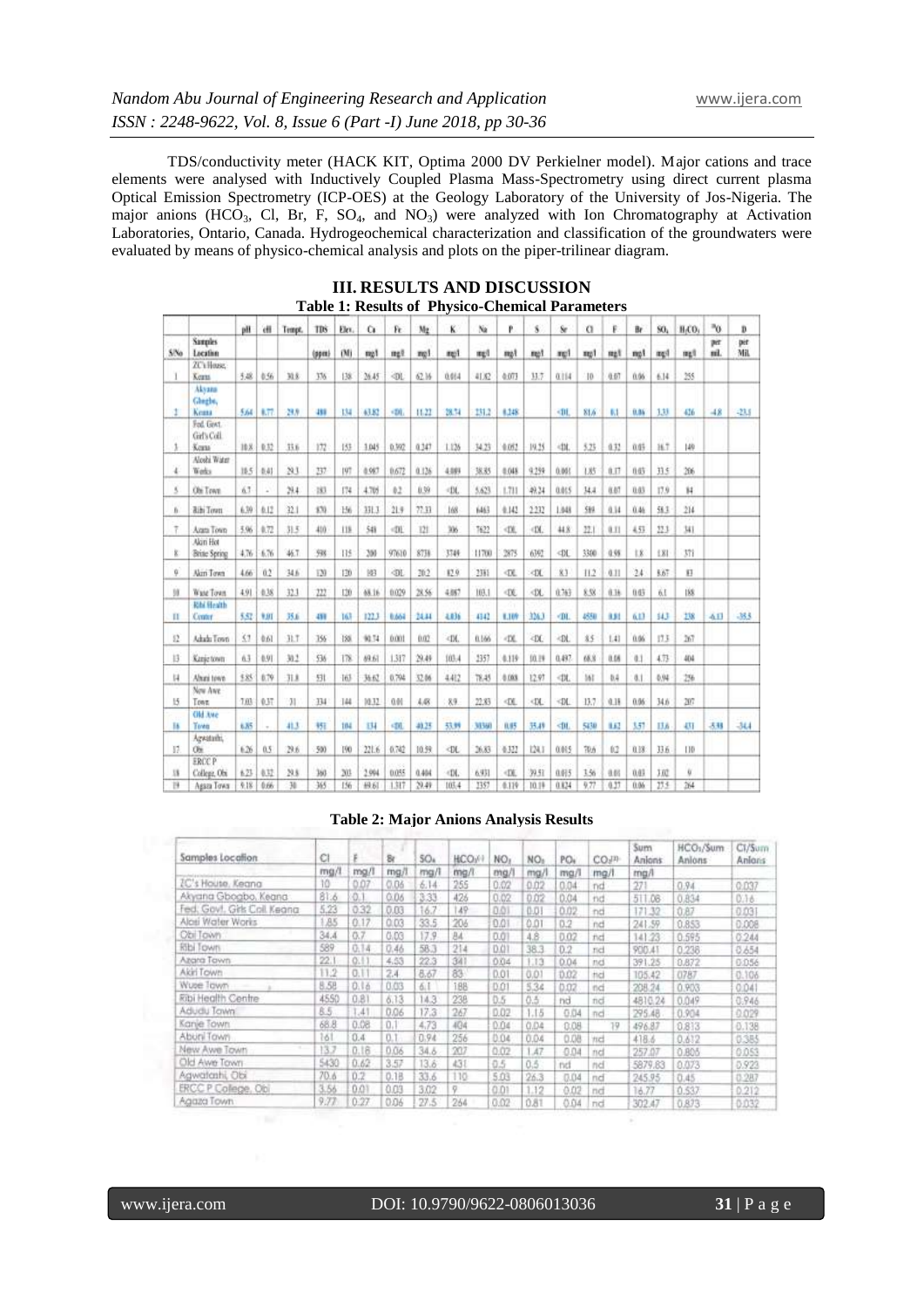| Table 3: Elemental Ratins |                                                |            |        |             |            |       |       |       |            |            |       |
|---------------------------|------------------------------------------------|------------|--------|-------------|------------|-------|-------|-------|------------|------------|-------|
|                           |                                                | <b>SaC</b> | BЩ     | <b>GitT</b> | 1E LI      | Clift | NaK   | Ca Na | BrNa       | <b>JEG</b> | No Br |
| SSs:                      | Samules:<br>Lociton                            |            |        |             |            |       |       |       |            |            |       |
| 1                         | <b>Z's</b> House<br><b>East</b>                | 4.30       | 0.006  | 2筋          | 622        | 146   | 287   | 16    | 0.002      | 13         | g,    |
| 1                         | Alberta<br>Gusta Kana                          | 28         | 0.008  | 478         | 614        | 1360  | 505   | 13    | 0.0003     | EH.        | 哪     |
| Ŧ                         | Ϊż<br>Got.<br>Gils.<br>Col.<br>Espe            | 895        | 0.008  | 69          | 655        | D.    | 354   | 18    | 0.0009     | 認          | E4L   |
| 4                         | Vice<br>Alpide<br>Toky                         | 'n         | 0.016  | 4节          | <b>BST</b> | 意が    | 45.   | 1.05  | 0.0008     | 813        | 1355  |
| š                         | Oid Town                                       | 0.16       | 0.008  | 0.BP        | <b>LET</b> | 目板    | z     | u     | 685        | 狐          | IF4   |
| 6                         | <b>Elis Town</b>                               | 排印         | 0.0008 | 0.55        | 613        | 130   | 38.47 | 105   | 0.000      | 13         | 169   |
| Ť                         | Ages Toyot                                     | 343        | 0.005  | 23          | 18         | 4.33  | 深美    | 807   | 0.0006     | 12         | 1892  |
| ş,                        | Albin Hot Britis<br>Sping                      | 395        | 0.0006 | 最后          | 16         | 哪     | 332   | 問目    | 0.000      | 科技         | 600   |
| ø                         | film long                                      | 225        | 0.003  | 92          | Ħ          | 146   | 37    | 键     | <b>BBI</b> | 12         | 98    |
| n                         | <b>Size Town</b>                               | n          | 0.0084 | 7.94        | 339        | 26    | i.    | 1.65  | 0.005      | 142        | 3567  |
| II                        | 菗<br>Halft<br>Cate                             | 姐          | 0,000  | 邮           | 0.33       | N.    | 185   | 88    | 0.022      | łΰ         | 醋     |
| n                         | André Toyot                                    | 0.C        | 0.007  | 顶层          | 6.921      | 141   | ×,    | 546.6 | 0.92       | 1,000      | 27    |
| B                         | Eastetova                                      | 33         | 0.002  | 1.03        | 頧          | 磁     | m     | 8.69  | 0.00004    | 842        | 257   |
| k                         | <b>Altres brots</b>                            | 低          | 0,0006 | 0.25        | 62         | 1610  | 印度    | 847   | 0.003      | £B         | 7845  |
| B                         | Sex Age Town                                   | 16         | 0.005  | 0.75        | 633        | 13    | 257   | 15    | 693        | 1.6        | 385   |
| 16                        | Old Ave Town                                   | 55         | 0.000  | 6.62        | <b>M</b>   | 1521  | 67    | 5.004 | 6.000      | 15         | 5341  |
| E                         | Arresta Ob.                                    | 0.38       | 0.003  | 334         | 815        | 凱     | ä.    | ड     | 0.006      | 18         | 140   |
| Ħ                         | Þ<br>EROC:<br>College Obi                      | HS.        | 0.008  | 035         | BB         | 120   | ÷.    | 16    | 0.04       | £14        | 23    |
| 謜                         | Area Times                                     | 2013       | 0.006  | 13          | 封屋         | f     | 607   | 16    | 0.000E     | 10         | 303   |
|                           | <b>Service</b><br>Ergersten<br><b>Radius</b> # | 舷          | 0.003  | OR.         | 629        | 譅     | a     | 305   | 仙应         | 55         | 振     |
|                           | * Atten Colina<br>1975 in Tree,<br>進化          |            |        |             |            |       |       |       |            |            |       |



**Fig.** 1: Scatter diagram of  $(Ca + Mg)$  vs  $(SO<sub>4</sub> +$ **HCO3)**







**Fig. 3: Na/Cl versus Cl/Br Ratios**



**Fig. 4: Na/Cl Ratio plot**



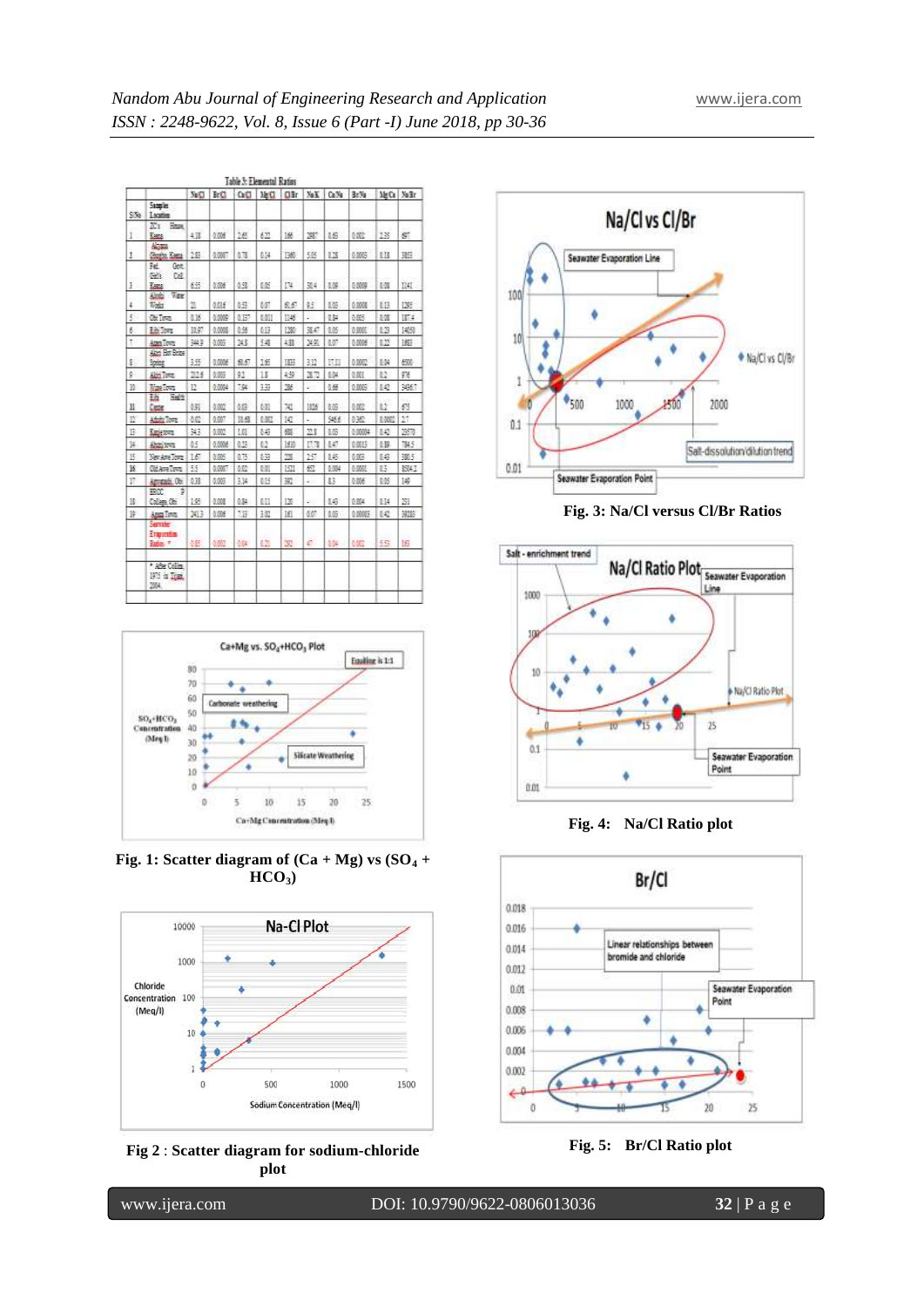The chemical composition of the analyzed groundwater samples within the study area are thus: Eh ranges from 0.12-9.01us/cm, Principal Component constituents (PCC) shows an order of abundance for the cations as  $Na^+ > Mg^{2+} > K^+ > Ca^{2+}$ , with Na<sup>+</sup> constituting more than 75% in most cases while for the anions the order is  $Cl > HCO<sub>3</sub> > SO<sub>4</sub>$  $> NO<sub>3</sub>$  with Cl<sup>-</sup> forming at least 80% in all cases, Calcium constituents vary between 0.987mg/l-90.74mg/l, Sodium concentration vary from 0.166mg/l-30360mg/l, Chloride concentration ranges from 1.85mg/l-5430mg/l, Sulphate concentration ranges from 0.94mg/l-58.3mg/l, Bromide concentration ranges from 0.03mg/l-6.13mg/l. From the Ternary and Piper diagrams (Figs.3,4.), the water samples within the study area are seen to display relative high percentage of major cations of Mg and Na with prominent anions as Cl and  $HCO<sub>3</sub>$ . The pH values range from 4.66-10.8 in Akiri town through to Federal Government Girls' College, Keana, respectively, indicating slight to high alkalinity. Temperature range within the study area span from  $29.3^{\circ}$  C to  $41.3^{\circ}$  C in Aloshi and Old Awe town spring, respectively. The Total Dissolved Solutes (TDS), range between 120ppm -951ppm in Akiri and Old Awe town spring, respectively.

## **Ionic Abundance in Groundwater**

Generally, the chemical composition of groundwater is primarily dependent on the geology as well as the geochemical processes taking place within the groundwater system. Major and minor ions in groundwater from the study area were plotted on Piper (1944) diagram in order to identify hydrochemical facies in the study area.

Major ions constitute the most significant part of the total dissolved solids present in the groundwater and the concentration of these ions in groundwater depends on geology and hydrochemical processes that place in the aquifer system (Nwankwoalo & Udom, 2011). Major ions in the groundwater present a definite spatial trend (Figs. 1 & 2). The distributions of the ionic components and relationships of the groundwater in the study area are shown in Figs.3 -5.

# **Distribution of Ionic Ratios**

Ionic ratios of groundwaters have been often used to evaluate seawater intrusion in coastal areas (Sachez-Martos et al., 2002). Table 3 shows some selected ionic ratios and hydrochemical processes of the groundwater in the area. Results revealed that the values of the ratios gradually increase and approach the seawater value as TDS increases, which indicated increase in influence of seawater intrusion (Figs.  $2 - 7$ ). As previously noted, TDS is a perfect surrogate for Cl. Consequently, the ratio (HCO3/Cl) can be a good

indicator for salinization due to seawater encroachment. Ratios of Na/Ca, indicating cation exchange reaction (Edet and Okereke, 2001), showed some mixed behaviour but it mostly increased with increase of TDS. The ratios of Na/Cl showed insignificant correlation with TDS level but they are very similar (not distinctive) to the seawater value. They decreased as TDS increased, which was derived from Cl enrichment in groundwaters due to saline water intrusion.

The Na/Cl ratios of the saline groundwater probably result from ion exchange of Na for Ca and Mg in clays, which is common in saline groundwater. In addition, the simultaneous enrichment in both ions indicates dissolution of chloride salts or concentration by evaporation process This is responsible for the relatively high Na+ and Cl- in the saline groundwater and in coastal aquifers. The dissolution of halite in groundwater releases equal concentration of Na and Cl in the solution due to dissolution of salt horizons (Uma, 1998; Ekwere and Ukpong, 1994; Tijani et al., 1996; Tijani, 2008) and coastal groundwater affected by sea water intrusion (Amadi et al., 1989; Edet and Okereke, 2001; Nwankwoala & Udom, 2008). Almost all the samples have Na/Cl molar ratio  $> 1$ , which indicates that ion exchange is the major process.

# **Groundwater Classification**

The classification of the groundwater was done by plotting the concentrations of the major cations and anions on the Pipper-trilinear diagram (Francisco et al., 2002; Leybourne & Cameron, 2007; Sappa et al., 2014) in Figs. 6 and 7. Major ion concentrations in Meq/l for each groundwater samples are reported as percentages of the total anion and cation content (Chow, 1975; Rittenhouse, 1967).

The concentration of 8 major ions  $(Na^+, K^+, Mg^{2+}, Ca^{2+}, Cl^-, CO_3^{2-}, HCO^-_3$  and  $SO_4^{2-})$ are represented on the Piper trilinear diagram by grouping the  $(K^+$  with  $Na^+)$  and the  $(CO_3^2)$  with  $HCO<sub>3</sub>$ ), thus reducing the number of parameters for plotting to 6. On the piper diagram, the relative concentration of the cations and anions are plotted in the lower triangles, and the resulting two points are extended into the central field to represent the total ion concentration. The degree of mixing between waters can also be shown on the piper diagram (Figs.6 and 7). The Piper diagram was developed (Piper, 1944) and used to classify the hydrochemical facies of the water samples according to their dominant ions. From these plots it is clear that some samples in the cation triangle show a tendency towards the alkaline earth compositin with others closer to the  $Na^+ + K^+$ vertex, with the later indicating relationship to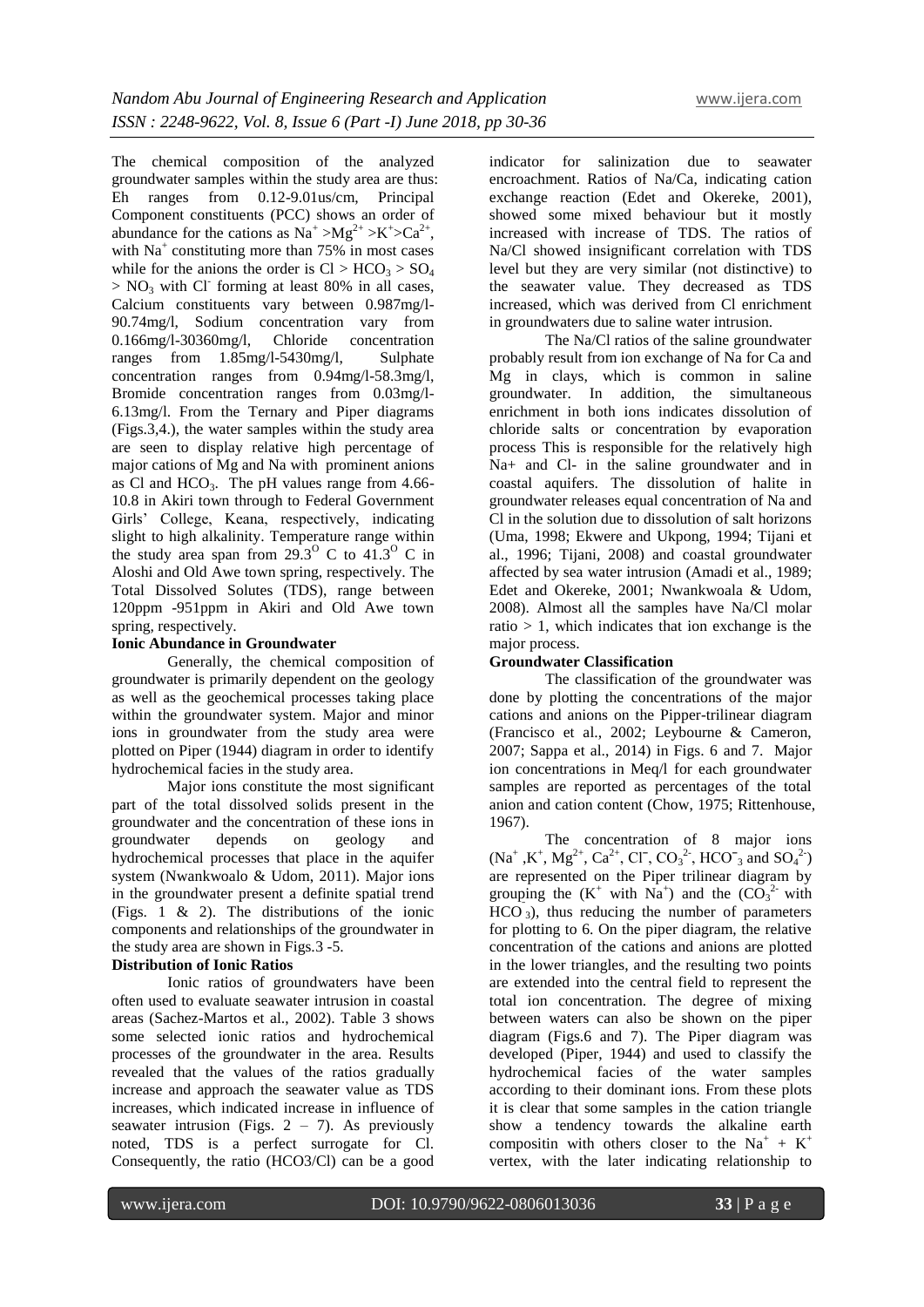volcanic activities in the the study area and highlighting enrichment in K derived from the alkaline-potassic rocks (Sappa et al., 2014).

The trilinear plots suggest that among the anions, Cl<sup>-</sup> and  $HCO_3$ <sup>-</sup> are having dominance with cations  $Na<sup>+</sup>$  and  $Mg<sup>2+</sup>$  dominating. The higher concentrations of  $Na+ + K+$  and HCO4- in the groundwater may be due to the dissolution of plagioclase feldspars in the rocks resulting in the release of these elements (Francisco et al., 2002; Leybourne & Cameron, 2007; Sappa et al., 2014).



**Fig. 6 : Groundwater sample location plots on ternary diagram displaying relative percentage of major cations within the study area**



**Fig 7.: Groundwater Sample Location Plots on Piper-Trilinear displaying characterization within the study area**

From the plots on the Piper-trilinear diagram, the groundwaters within the study area are classified into five groups;

- i. Magnesium-bicarbonate
- ii. Calcium-chloride
- iii. Sodium-chloride
- iv. Sodium-bicarbonate and

v. Mixed types.

The Sodium-bicarbonate type of saline groundwater stood out to be the most prominent. The High concentration of  $Ca^{2+}$ , Na<sup>+</sup>, and HCO<sub>3</sub><sup>3-</sup> in the groundwater could be due to the dissolution of plagioclase feldspars in the rocks resulting in the release of the elements responsible for the various hydrochemical facies. Its occurrence in the aquifers within the study area may be due to the interactions between groundwater and different rocks with mineralogical compositions along the groundwater flow paths.

Carbonate weathering, which was prominently found to have operated within the study area, is usually caused by atmospheric water charged with  $CO<sub>2</sub>$  which further results in the formation of carbonic acid. The resultant is the release of  $Ca^{2+}$  and  $Mg^{2+}$  from the carbonate weathering into groundwater system through recharge. The weathering of carbonate minerals which is responsible for the release of the ions is expressed through equations 2, 3, 4.

Since the dissolution of carbonates and other related minerals are determined by the acidity of the environment, and having pH of 4.6 to 10.8 in the study area, it means that the acidity is generally low to slightly basic.

The reaction mechanism for carbonate within sediment, accounting for high  $Ca^{2+}$  concentration could be thus; (Freeze and Cherry, 1979).

 $CaCO<sub>3</sub>(s) + CO<sub>2</sub>(g) + 2H<sub>2</sub>O (l) = Ca<sup>2+</sup> (aq) + 2$  $HCO<sub>3</sub>$  (aq). ......(1)

At low acid concentration,  $CaCO<sub>3</sub> + H<sup>+</sup> = Ca<sup>2+</sup> +$  $HCO<sub>3</sub>$ , showing that H<sup>+</sup> takes  $CO<sub>3</sub>$  away from  $Ca<sup>2+</sup>$ to form the weak acid  $HCO<sub>3</sub>$ .

Also the solubilty of  $CaCO<sub>3</sub>$ , to an extent is determined in large part by the pH of the environment. When these carbonates dissolve in carbonic acid, eg Limestone, it equally accounts for the high  $Ca^{2+}$  concentration within the study area, thus:  $CaCO_3 + H_2CO_3 = Ca^{2+} + 2HCO_3$  .......(2)

This reaction also accounts for high bicarbonate within the study area, (110 mg/l-431 mg/l ). The resultant is the release of  $Ca^{2+}$  and  $Mg^{2+}$  from the carbonate weathering into groundwater system through recharge. This ultimately accelerates the dissolution of carbonate rocks such as dolomite, limestone and gypsum along groundwater flow path.

The study area is also characterized by widespread sulphide, sulphate and coal mineralizations with mainly mineral ores like Galena (PbS), Sphalerite (ZnS), Chalcopyrite  $(CuFeS<sub>2</sub>)$ .FeS<sub>2</sub> and Baryte among others and supporting artisanal mining activities in many locations. . Polluted or acid rich waters released from the mines is a consequence of the oxidation of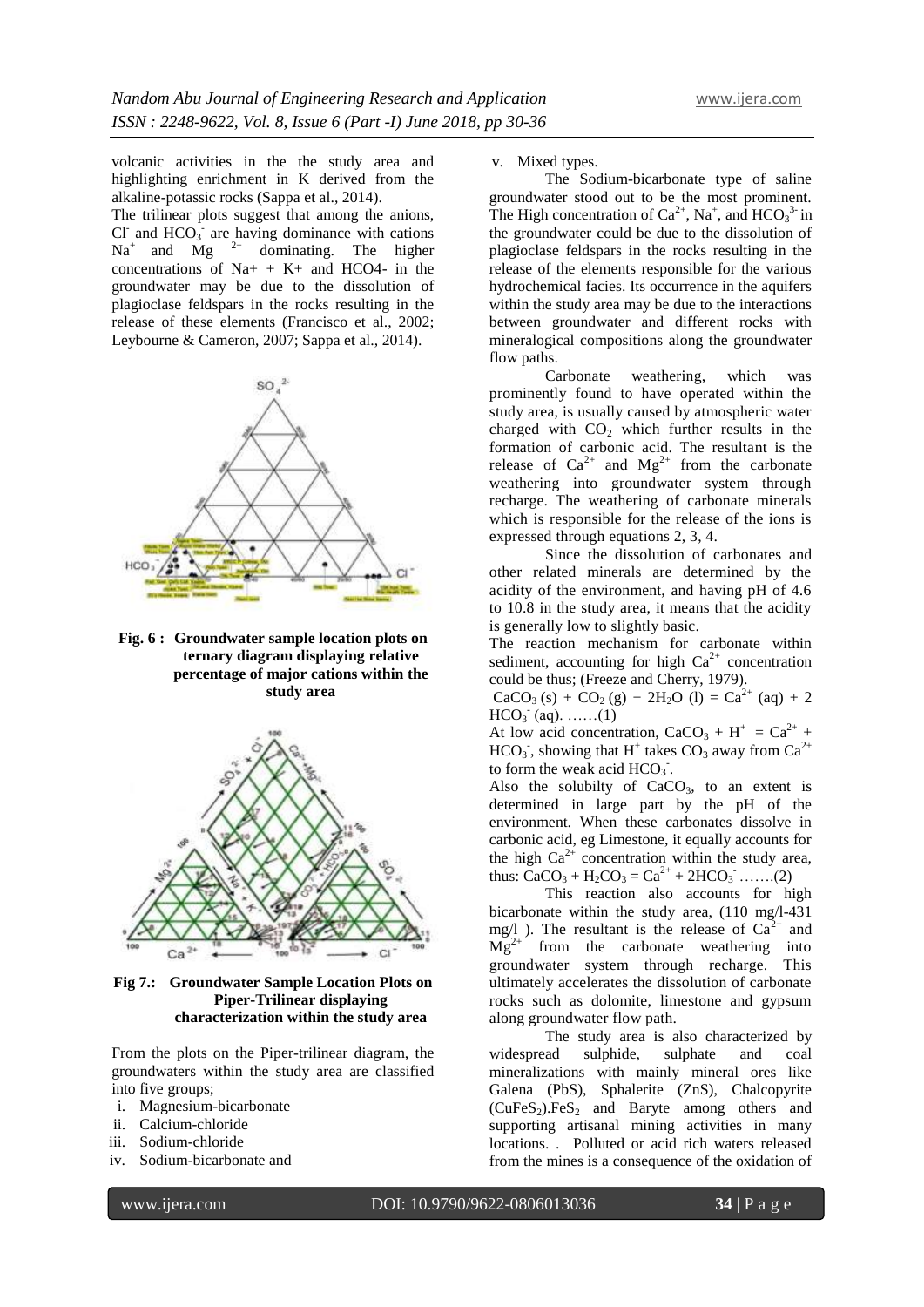sulfide minerals mainly pyrite  $(F \in S_2)$ , but also galena (PbS), sphalerite (ZnS), pyrrhotite (FeS), marcasite  $(FeS_2)$ , arseno-pyrite (FeAsS), and chalcopyrite  $(CuFeS<sub>2</sub>)$ . FeS<sub>2</sub>. When these minerals (like  $FeS<sub>2</sub>$ ) are exposed to water and oxygen, they become oxidized in the presence of water to sulphuric acid and ferrous hydroxide as follows;  $2FeS_2 + 6H_2O + 7O_2 \rightarrow 4H_2SO4 + 2Fe$  $(OH)_{2}$  …(3)

It is the sulphuric acid that gives the strong acidic property (Sallau, 2016). This sulphuric acid further attacks other sulphide minerals and thus breaks them down to release trace elements/metals such as Pb, As, Cd, Cu, Zn, Cr, Co, Ni, others. The stronger the acid solution, the more the metals become soluble and this continues to lower the pH.

# **IV. CONCLUSION**

Observed characteristics and geochemical processes prevalent within the study area responsible for the high concentration of  $Ca^{2+}$ , Na<sup>+</sup>, and  $HCO<sub>3</sub><sup>3</sup>$  in the groundwater which are due to the dissolution of plagioclase feldspars and ferromagnesian minerals, carbonate weathering and ion exchange reactions within the sedimentary units.

Carbonate weathering, which is usually caused by atmospheric water charged with  $CO<sub>2</sub>$ further results in the formation of carbonic acid. This reaction also accounts for high bicarbonate within the study area. The resultant is the release of  $Ca^{2+}$  and  $Mg^{2+}$  from the carbonate weathering into groundwater system through recharge. This ultimately accelerates the dissolution of carbonate rocks such as dolomite, limestone and gypsum along groundwater flow path.

#### **REFERENCES**

- [1]. Akande, S. O., Ojo, O. J., Egenhoff, S.O., Obaje, N. G., & Erdtmann, B. D. (2011). Stratigraphic Evolution and Petroleum Potential of Middle Cretaceous Sediments in the Lower and Middle Benue Trough, Nigeria: Insights from New Source Rock Facies Evaluation. Petroleum Technology Development Journal (ISSN 1595-9104): An International Journal; July 2011 - Vol. 1, p. 1-34.
- [2]. Benkhelil, J. (1986). Structure and Geodynamic evolution of the intracontinental Benue Trough (Nigeria). Doctoral Thesis, University of Nice, Published by ELF Nigeria Ltd, SNEA (P).
- [3]. Benkhelil, J. (1987). The Evolution of the Cretaceous Benue Trough, Nigeria. Journal of African Earth Sciences, Vol. 8, 251 – 282.
- [4]. Brownfield, M. E. (2016). Assessment of Undiscovered Oil and Gas Resources of the Chad Basin Province, North-Central Africa. U.S. Geological Survey, Reston, Virginia: 2016.
- [5]. Burke, K. C., Dessauvagie, T. F. J. & Whiteman, A. J. (1970). Geological History of the Benue Valley and Adjacent Areas. African Geology, University of Ibadan Press, Ibadan, p.187-205.
- [6]. Chow, V.T. (1975). Handbook of hydrology. MC Graw Hill. Section 19 p. 2.
- [7]. Cratchley, C. B. and Jones, G. P. (1965). An interpretation of the geology and gravity anomalies of the Benue Valley, Nigeria. Overseas Geological Survey. Geophysics. Paper, No. 1, pp  $1 - 26$ .
- [8]. Edet, E. A. and Okereke, C. S. (2001). A Regional study of saltwater intrusion in southeastern Nigeria based on the analysis of geoelectrical and hydrochemical data. Environmental Geology, 40: 1279-1289.
- [9]. Ekwere, S. J. and Ukpon, E. E. (1994). Geochemistry of saline water in Ogoja, Cross River State of Nigeria, J. Mining Geology, 30 (1): 11-15
- [10]. Freeze, R. A. And Cherry, J. A. (1979). Groundwater. 2<sup>nd</sup> Edition. Prentice Hall, Englewood, Cliff, New Jersey, U.S.A, 604 P.
- [11]. Francisco S. M., Antonio P. B., Luis, M. and Angela. V. I. (2002). Identification of the origin of salinization in groundwater using minor ions in Lower Andarax, Southeast Spain. The Science of the Total Environment 297, 2002. p. 43-58.
- [12]. Grant, N. K. (1971). South Atlantic, Benue Trough and Gulf of Guinea Cretaceous Triple junction. Bull. Geol. Soc. Am. 82, 2295–2298.
- [13]. Gibbs, R. J. (1970). Mechanisms controlling world water chemistry. Science, vol. 170, pp. 1088-1090.
- [14]. Genik, G. J. (1992). Regional framework, structure and petroleum aspects of rift basins in Niger, Chad and the Central African Republic (CAR). Tectonophysics, Vol. 213, p. 169-185.
- [15]. Genik, G. J. (1993). Petroleum geology of Cretaceous-Tertiary rift basins in Niger, Chad and Central African Republic. Bull., Vol. 77, p. 1405-1434.
- [16]. Leybourne, M.I. and Cameron, E.M. (2007). Groundwaters in Geochemical Exploration: Methods, Applications and Future Directions. Advances in Regional-Scale Geochemical Methods. Paper 10. In "Proceedings of Exploration 07: Fifth Decennial